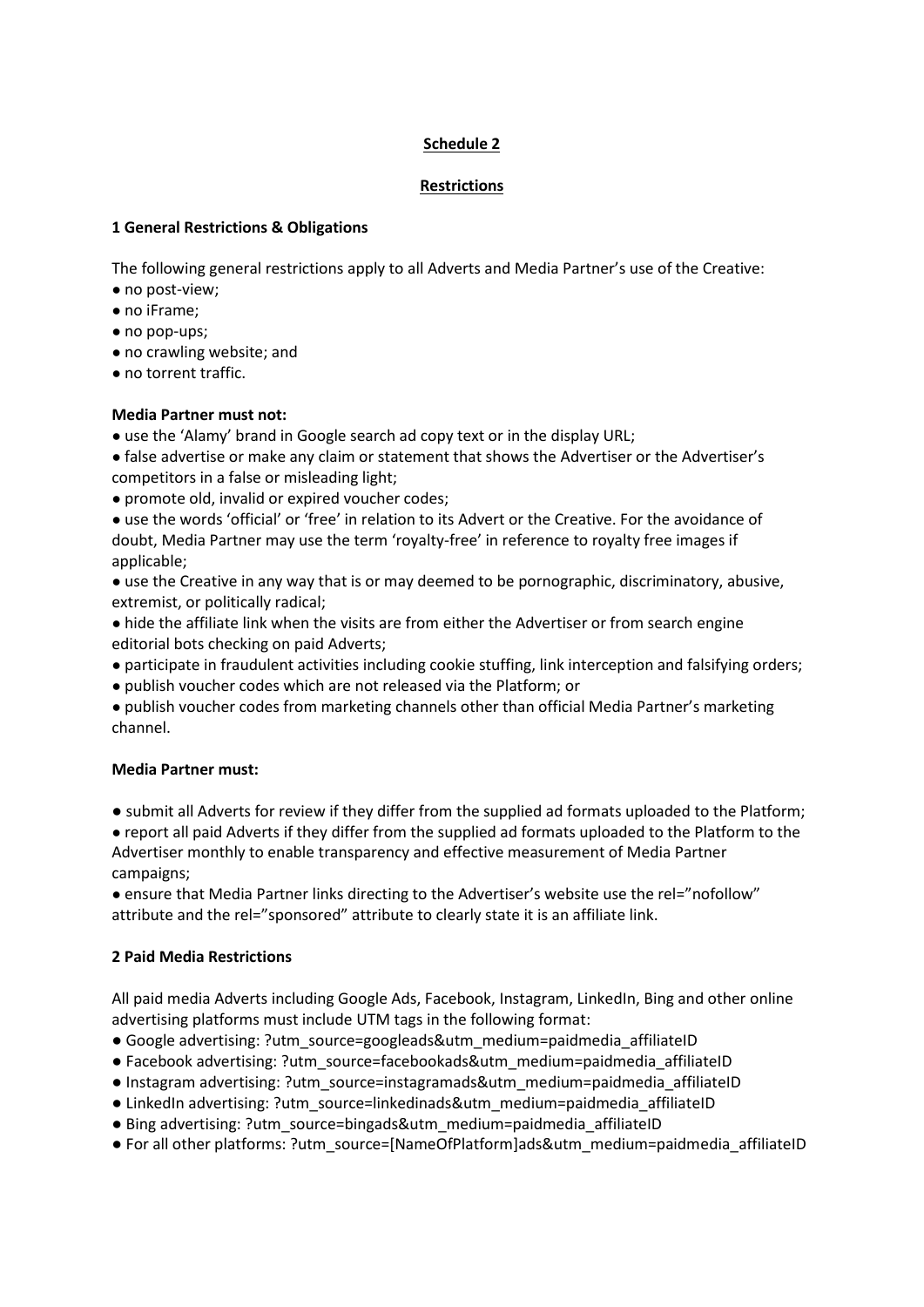#### **3 Location & Time Restrictions**

Media Partner may only run Adverts during the following times in the following territories (as amended from time to time by the Advertiser on reasonable prior written notice):

• **EMEA** – all times, all territories save for UK, France, Germany or Russia.

• **APAC** – all times, all territories save for Australia or New Zealand.

• **AMER** – all times, all territories including Canada, Central America and South America save for the USA.

#### **4 SEO Restrictions**

• Negative keywords: Media Partners must not compete directly with the Advertiser on the terms as defined in the list below. As such, Media Partner must add the following negative keyword list to its keyword list to avoid matching for them.

| <b>Negative Keyword</b> | <b>Match</b> |
|-------------------------|--------------|
|                         | <b>Type</b>  |
| alamy                   | phrase       |
| alamy                   | broad        |
| allamy                  | phrase       |
| alamy.com               | phrase       |
| www.alamy.com           | exact        |
| alamy stock             | phrase       |
| alamy photo             | phrase       |
| alamy photos            | phrase       |
| alamy foto              | phrase       |
| alamy fotos             | phrase       |
| alamy image             | phrase       |
| alamy images            | phrase       |
| alamy footage           | phrase       |
| alamy vector            | phrase       |
| alamy vectors           | phrase       |
| alamy video             | phrase       |
| alamy videos            | phrase       |
| alamy graphic           | phrase       |
| alamy graphics          | phrase       |
| alamy illustration      | phrase       |
| alamy illustrations     | phrase       |
| stockimo                | phrase       |
| stockimo                | broad        |
| stockimo.com            | phrase       |
| www.stockimo.com        | exact        |
| stokimo                 | broad        |
| stocimo                 | broad        |
| stockmio                | broad        |
| free Alamy promotions   | phrase       |
| Alamy promotions        | phrase       |
| Alamy.com promotions    | phrase       |
| Alamy.com promotional   | phrase       |
| Alamy promotional       | phrase       |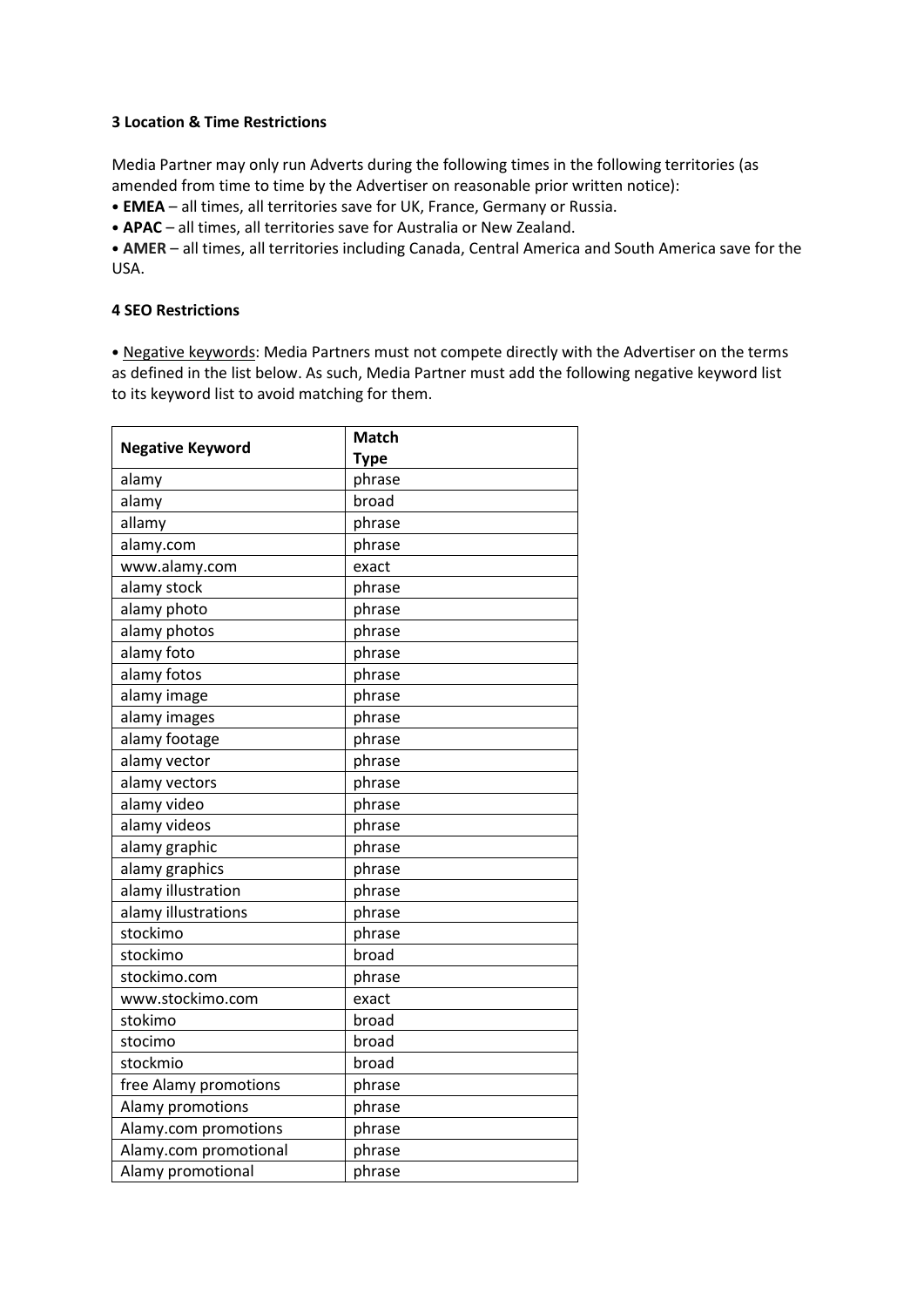| free Alamy promotion                 | phrase |
|--------------------------------------|--------|
|                                      |        |
| Alamy promos                         | phrase |
| free Alamy.com discounts             | phrase |
| free Alamy.com promotions<br>2021    | phrase |
| Alamy.com discounts                  | phrase |
| Alamy.com discount                   | phrase |
| Alamy.com promotion                  | phrase |
| free Alamy.com promotional           | phrase |
| free Alamy.com discount              | phrase |
| Alamy promotion                      | phrase |
| free Alamy.com promotion             | phrase |
| Alamy discounts                      | phrase |
| Alamy discount                       | phrase |
| Alamy.com discount codes             | phrase |
| Alamy.com coupons                    | phrase |
| Alamy.com promotion 2021             | phrase |
| Alamy.com promotional code           | phrase |
| free Alamy.com discounts<br>2021     | phrase |
| Alamy.com promotional codes          | phrase |
| free Alamy.com discount<br>codes     | phrase |
| Alamy discount code                  | phrase |
| free Alamy.com coupon                | phrase |
| Alamy.com promotional 2021           | phrase |
| free Alamy.com promotional           |        |
| code                                 | phrase |
| Alamy promotions 2021                | phrase |
| free Alamy.com discount code<br>2021 | phrase |
| Alamy.com coupon                     | phrase |
| Alamy.com promo                      | phrase |
| free Alamy discounts 2021            | phrase |
| Alamy.com promo codes                | phrase |
| free Alamy.com coupon 2021           | phrase |
| Alamy discount codes                 | phrase |
| free Alamy.com promotion             | phrase |
| 2021                                 |        |
| free Alamy.com promo code            | phrase |
| free Alamy.com coupons               | phrase |
| free Alamy promotion 2021            | phrase |
| free Alamy.com discount 2021         | phrase |
| free Alamy.com coupon code           | phrase |
| free Alamy.com promotional<br>codes  | phrase |
| free Alamy.com promo codes           | phrase |
| free Alamy.com coupon codes          | phrase |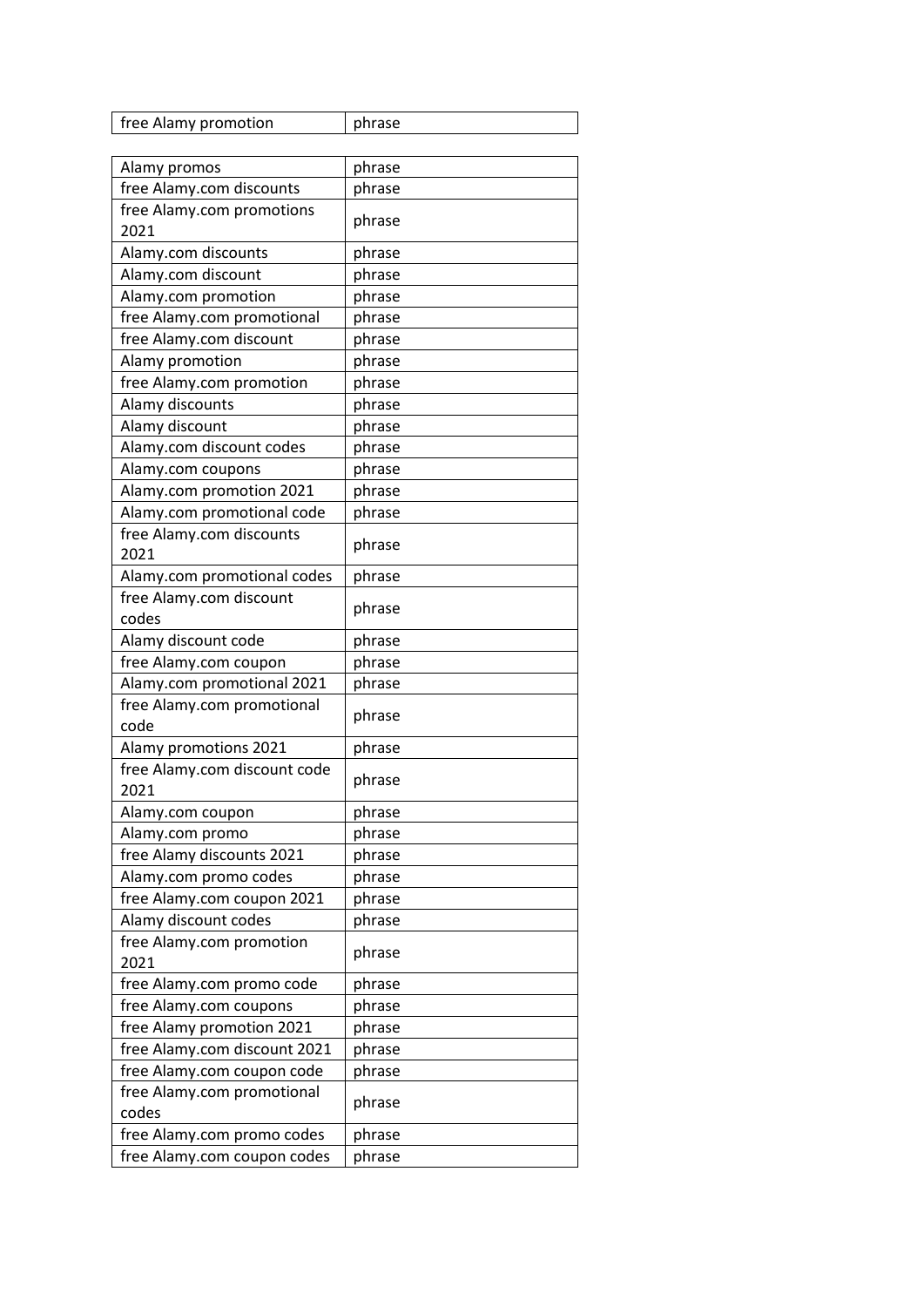| free Alamy.com promotional<br>code 2021 | phrase |
|-----------------------------------------|--------|
| free Alamy.com promos 2021              | phrase |
| free Alamy discount code                | phrase |
| free Alamy.com discount code            | phrase |
| free Alamy promotional code             | phrase |
| free Alamy promo code                   | phrase |
| free Alamy.com coupons 2021             | phrase |
| free Alamy discount codes               | phrase |

| free Alamy.com promo code<br>2021        | phrase |
|------------------------------------------|--------|
| free Alamy.com discount<br>codes 2021    | phrase |
| Alamy.com discount 2021                  | phrase |
| free Alamy.com promotional<br>codes 2021 | phrase |
| Alamy promotional code 2021              | phrase |
| free Alamy.com promotional<br>2021       | phrase |
| Alamy.com discounts 2021                 | phrase |
| free Alamy.com promo                     | phrase |
| Alamy.com coupon code                    | phrase |
| free Alamy discount                      | phrase |
| free Alamy promotional 2021              | phrase |
| free Alamy.com coupon code<br>2021       | phrase |
| free Alamy promotions 2021               | phrase |
| Alamy.com discount code                  | phrase |
| Alamy.com coupon codes                   | phrase |
| Alamy promo code                         | phrase |
| Alamy.com promo code                     | phrase |
| free Alamy.com promo 2021                | phrase |
| Alamy.com promotions 2021                | phrase |
| free Alamy promotional codes             | phrase |
| Alamy.com promos 2021                    | phrase |
| free Alamy.com coupon codes<br>2021      | phrase |
| free Alamy.com promo codes<br>2021       | phrase |
| free Alamy promotional code<br>2021      | phrase |
| free Alamy promo                         | phrase |
| Alamy.com discount code                  | phrase |
| 2021                                     |        |
| Alamy.com promotional code<br>2021       | phrase |
| Alamy promo                              | phrase |
| Alamy promos 2021                        | phrase |
| free Alamy promo codes                   | phrase |